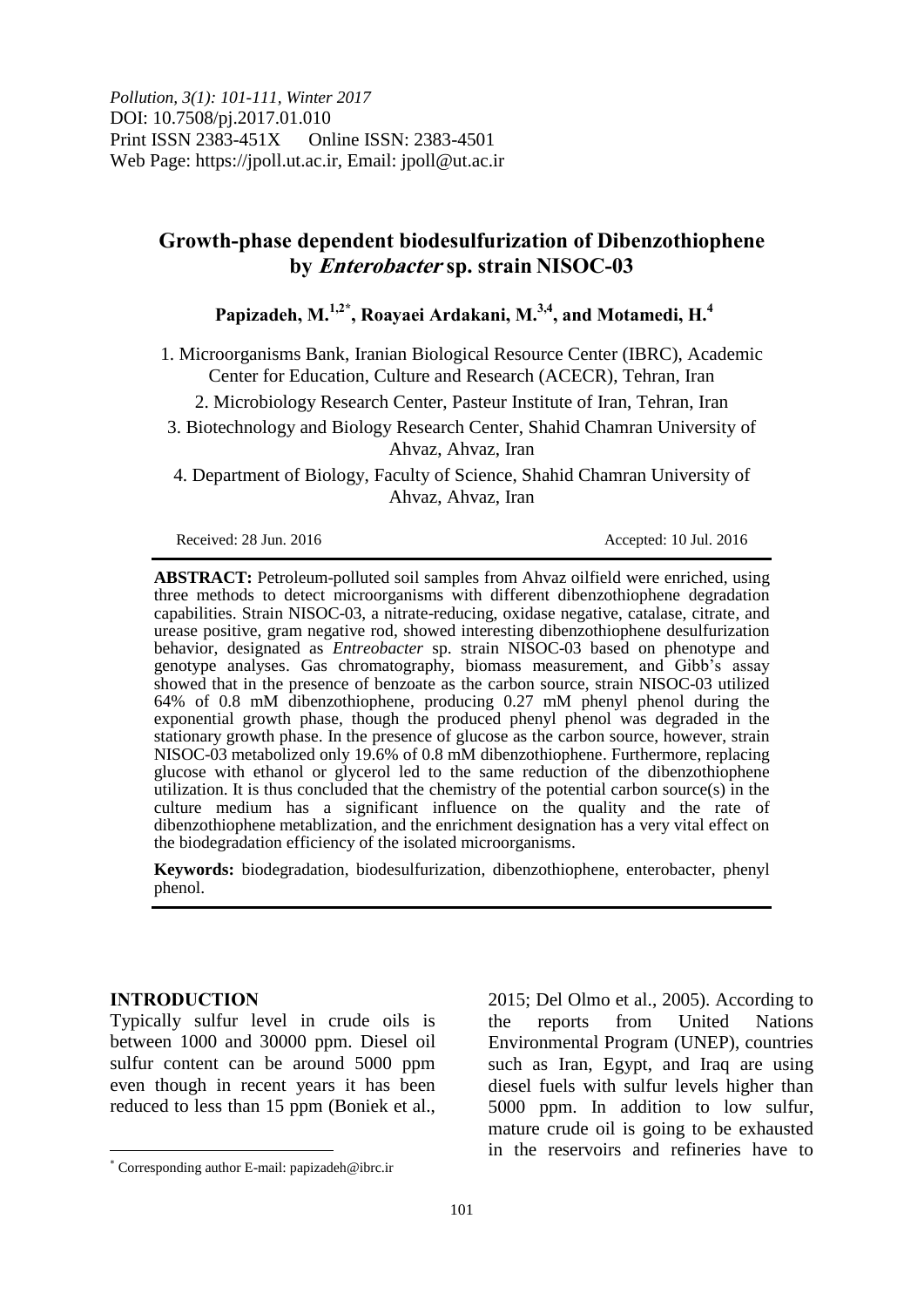handle the highly immature, sulfur- and nitrogen-rich, heavy crude oils (containing high concentrations of sulfur, nitrogen, and several metals, particularly nickel and vanadium) soon (Jiang et al., 2014).

Further,  $SO<sub>2</sub>$  emission through fossil fuel combustion is a major source to generate acid rains and air pollution. Regulatory standards against the sulfur content of petroleum products such as gasoline and diesel oil are becoming stricter due to the need for environmental protection. The current desulfurization technology, hydrodesulfurization (HDS), is utilized with chemical catalysts under severe conditions (extremely high temperature and pressure) (Caro et al., 2007; Guerinik and Al-Mutawah, 2003; Li et al., 2005a). There are also many other options: selective adsorption, catalytic oxidative desulfurization and biodesulfurization (BDS), to desulfurize gasoline and/or crude oil, yet none has been scaled up for commercial use yet (Maass et al., 2015; Nuhu, 2013).

Up to 70% of the sulfur in fossil fuels is found as refractory polynuclear aromatic sulfur heterocyclics (dibenzothiophene (DBT) and substituted DBTs), which are particularly recalcitrant to HDS (Constanti et al., 1994); therefore, biocatalytic desulfurization (BDS) may offer an attractive alternative or may be used complementary to HDS due to its mild operating conditions, low costs, and greater reaction specificity afforded by the nature of biocatalysis (Breysse et al., 2003; Constanti et al., 1994; Li et al., 2005b). Two major pathways of DBT metabolism are Kodama and 4S pathways, even though various alternatives may be present and different groups of microorganisms use various enzymatic reactions to utilize DBT as carbon, sulfur, or carbon and sulfur sources (Konishi and Aruhashi, 2003; Mohebali et al., 2006; Papizadeh et al., 2010; 2011; Young et al., 2006).

Dibenzothiophene, a tricyclic

organosulfur heterocycle compound, exists as a colorless solid powder when purified. Because of high density  $(1.252 \text{ g/cm}^3)$  and water-insolubility, it precipitates in aquatic media. There are also other polycyclic aromatic hydrocarbons, like as Phenanthrene, Pyrene, Anthracene, and Benzothiophene, with the above-mentioned features. Water-insolubility and high density are two main characteristics of these hydrocarbons, reducing their bioavailability, making them recalcitrant to biological degradation. Hence, they may be biodegraded more easily when solved in organic solvents (Papizadeh et al., 2010; 2011). Also, the biodegradation and biodesulfurization of such hydrocarbons in aquatic media can be catalyzed by many microorganisms, unable to resist the toxic effects of gasoline and/or other fuels. Furthermore, the biodegradation and biodesulfurization rate of a given microbial strain is very different in mono-phase aquatic and oil-water biphasic systems, thus it is recommended to consider the reaction of a given biodegrading strain in model oils, gasoline, or other fuels.

A small number of bacterial strains, belonging to the genera of *Paenibacillus* (Konishi and Aruhashi, 2003), *Corynebacterium* (Luo et al., 2003), *Rhodococcus* (Castorena et al., 2002; De Carvalho et al., 2007; Del Olmo et al., 2005; Konishi et al., 2005), *Pseudomonas* (Alcon et al., 2005; Hou et al., 2005; Liu et al., 2015)*, Gordonia* (formerly *Gordona*) (Jia et al., 2006; Kim et al., 2004; Maghsoudi et al., 2000)*, Microbacterium* (Li et al., 2005a; Mezcua et al., 2007; Papizadeh et al., 2010), *Mycobacterium* (Li et al., 2005b; Li et al., 2007), and *Arthrobacter* (Seo et al., 2006), are known to be able to remove sulfur from DBT via a sulfur-specific pathway or the extended "4SM" pathway. Until now, most of the discovered DBT desulfurizing microorganisms have been gram-positive bacteria, though *Stenotrophomonas*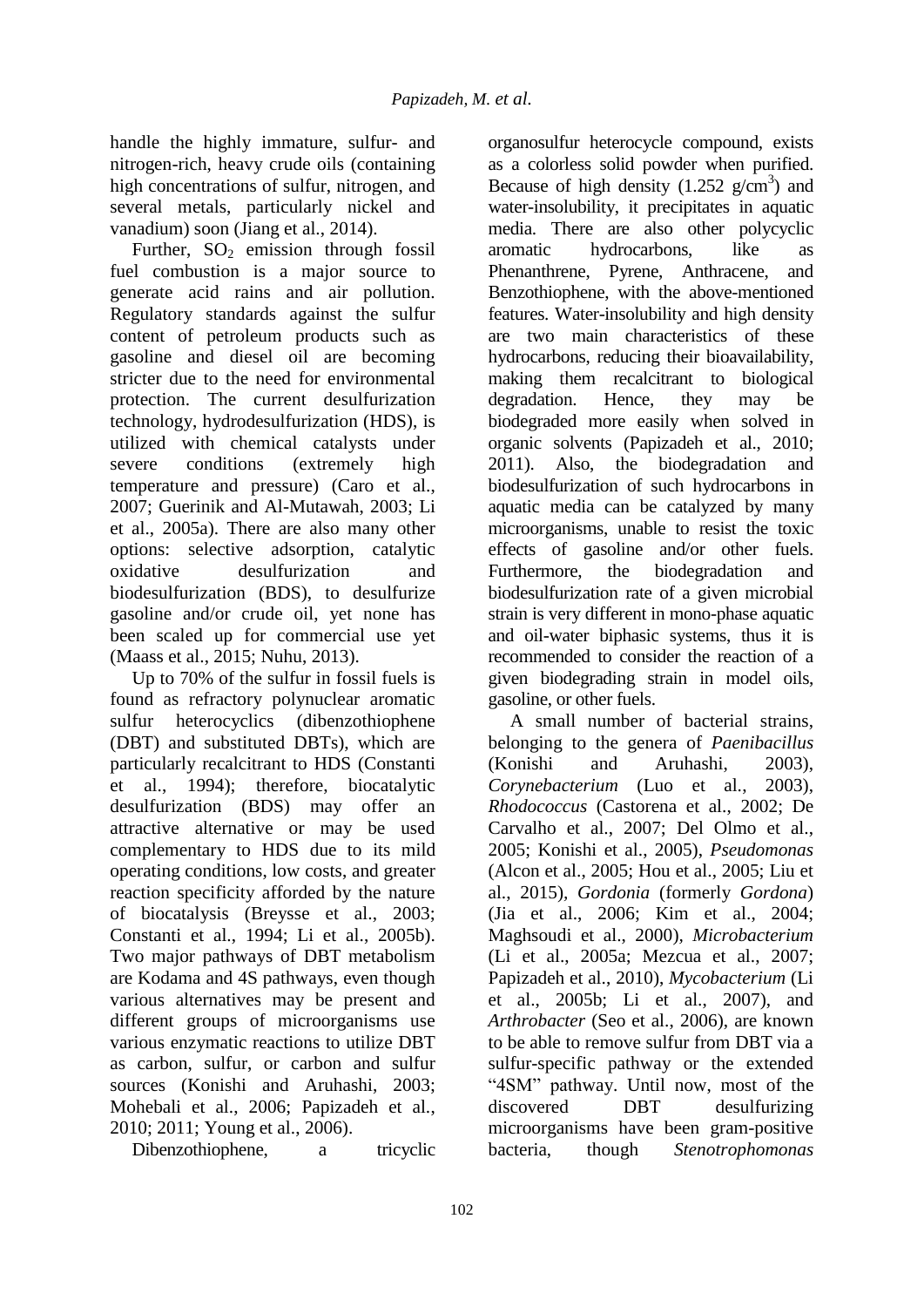NISOC-04 (Papizadeh et al., 2011), *Pseudomonas delafieldii* R-8 (Luo et al., 2003), *Pseudomonas putida* (Alcon et al., 2005), *Pseudomonas stutzeri* (Hou et al., 2005), *Klebsiella* sp. *LSSE-*H2 (Li et al., 2008) and *Enterobacter* sp. (Liu et al., 2015) have been reported as gram negative strains, able to biodegrade C-S or C-C bonds of DBT (Jiang et al., 2014).

*Enterobacter* sp. strain NISOC-03 as a member of *Enterobacteriaceae* is resistant to the toxic effects of gasoline and its DBT utilization behavior is to some extent unique. This study has dealt with DBT metabolism of *Enterobacter* sp. strain NISOC-03; another gram negative DBT desulfurizing bacterium, discovering some critical features of the medium culture that influence the desulfurization rate.

## **MATERIALS AND METHODS**

#### **Culture medium, Enrichment, and DBT metabolism**

Mineral Salt Medium (MSM) was prepared from 3.2 g  $KH_2PO_4$ , 5.1 g  $K_2HPO_4$ , 2 g NH<sub>4</sub>Cl, 0.6 g MgCl<sub>2</sub>, 0.001 g FeCl<sub>3</sub>, and  $0.001$  g CaCl<sub>2</sub> dissolved in a litter of double distilled deionized water (DDW). Final pH=6.8 was adjusted by 20% NaOH titration (Papizadeh et al., 2010). Desirable carbon and sulfur sources were also added as is mentioned in the enrichment procedure.

**Biphasic system (liquid paraffinaquatic).** 0.2 g of soil sample, collected from Ahvaz oil fields, was inoculated into 98 ml MSM in a 250 ml Erlenmeyer flask. Two g/L of sodium benzoate was added as carbon source. Furthemore, 2 ml of liquid paraffin, containing 100 mM of authentic DBT, was added to enrich the microorganisms able to uptake DBT from the liquid paraffin layer. Flasks were incubated at 30°C to encourage pellicle formation by the mostly aerobic microorganisms, capable of uptaking DBT from the hydrophobic phase. After 20 days of incubation, a piece of the pellicle, developed at the medium's interface (between liquid paraffin and water), was

inoculated into fresh medium. After 2 weeks of incubation in the same conditions, a piece of the pellicle was removed, serially diluted, and plated on 1.5% agar-solidified MSM, containing 2 g/L benzoate and 0.5 mM  $MgSO<sub>4</sub>$  as the carbon and sulfur sources, respectively. Cultures were incubated at 30 °C until development of representative single colony (14 days) (Papizadeh et al., 2010).

**Bait enrichment.** Glass slides, immersed in crude oil containing 100 mM authentic DBT were buried in soil samples to encourage colonization of resistant crude oil and DBT metabolizing microorganisms, being incubated at 30°C. After 10 days of incubation, the visible film that developed on the slides was inoculated into a 250 ml Erlenmeyer flask with 96 ml MSM containing 2 g/L of benzoate as carbon source. Also 2 ml of gasoline containing 100 mM authentic DBT was added to the medium and incubated in an orbital shaker (150 rpm, 30°C). After 10 days of incubation, 0.5 ml of the culture medium was inoculated into the same medium to be incubated at the same conditions. Eighty µl of the third transfer was streaked on solidified MSM containing 2 g/L of sodium benzoate and  $0.5$  mM MgSO<sub>4</sub> as carbon and sulfur sources, respectively. After 14 days of incubation at  $30^{\circ}$ C, the representative single colonies were obtained and purified (Papizadeh et al., 2011).

**Enrichment in aquatic medium.** An amount of 0.2 gram of the soil sample was added to 100 ml of MSM medium, enriched with 2 ml of filter sterilized 80 mM DBT stock in ethanol, and was incubated (for 150 rpm at  $30^{\circ}$ C). After 10 days of incubation, 50 µl of culture was subcultured into the same fresh medium, and after 2 subcultures 50 µl of the material was streaked on solidified MSM, containing 2 g/L of sodium benzoate and  $0.5$  mM MgSO<sub>4</sub> as carbon and sulfur sources, respectively. After 14 days of incubation at  $30^{\circ}$ C, the visible single colonies were purified (Liu et al., 2015).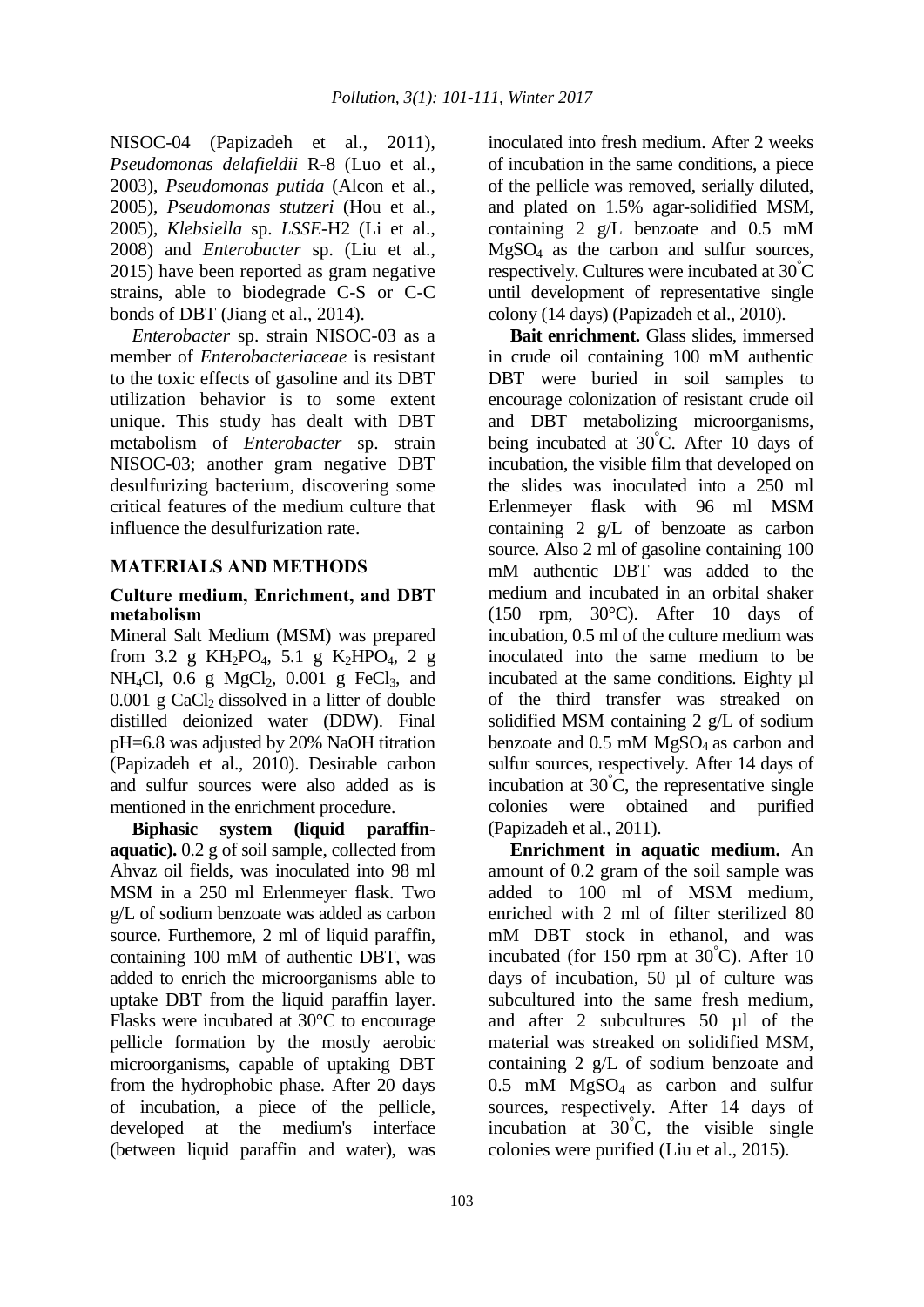Purified colonies were inoculated into separate flasks, containing 100 ml of MSM with 1 mM DBT or 2-HBP as the sole source of carbon to detect biodegradation (starting cell concentration of  $12 \times 10^4$ cell/ml). DBT biodesulfurization ability of the strains was studied in the presence of glucose, glycerol, ethanol, and benzoate (final concentration of 3 g/L) as carbon sources and DBT as sulfur source in a simple aquatic medium. DBT was added from an acetone or ethanol solution. Also the ability of the strains to metabolize DBT was investigated in a liquid paraffin/water biphasic medium.

# **Analytical procedures**

Most of the examinations and analytical assays were repeated three times (Papizadeh et al., 2010; 2011). In case of GC-SCD analysis, some samples were analyzed repeatedly to reach logical data.

**Metabolite extraction**. Method A: An amount of 0.5 ml of the culture medium was acidified to pH  $\leq$  2.0 by titration of 50% HCl. 0.5 ml ethyl acetate was added and the mixture was stirred for 5 min. Then, after a 5 min interval to separate the phases, ethyl acetate was removed. Extraction with the same method was repeated 3 times with all of the ethyl acetate aliquots centrifuged (5000 rpm, 10 min). Upper 2/3 volume of the ethyl acetate was removed and dried at 50°C. Finally, 0.5 ml of ethanol was added and analyzed. Method B**:** One ml of the culture medium was centrifuged (3000 rpm, 10 min) and supernatant was acidified to  $pH \leq 2.0$  by 50% HCL titration. The supernatant was extracted three times by ethyl acetate as mentioned above.

**Gas chromatography.** Gas Chromatography (GC) was set up and performed to detect DBT utilization. Ethyl acetate extracted samples, which were monitored to determine the concentration of DBT and its sulfurous metabolites, using a GC equipped with a sulfur chemiluminescence detector (SCD). One µl of the sample was injected into a column, with an interior diameter of 0.32 mm, height of 30 m, and 0.015 mm of film CP-SIL 5CB for sulfur. The column operated at 1.7 ml/ min volume velocity of helium carrier gas. The injector and detector temperatures were maintained at 275°C and 800°C respectively, while the column temperature remained at  $200^{\circ}$ C, according to different organic sulfur compounds until the appearance of the characteristic peak (Mezcua et al., 2007).

# **Identification**

16S rDNA sequence-based Identification. 16S rDNA of the isolate was amplified in a PCR amplification, as described in previous works [9, 10]. Nearly complete fragment of 16S rDNA was amplified, using FD1 and RD1 primers and the product was sequenced with the same primers from both 5' and 3' ends by Genefanavaran Biotechnology Corporation. Using CLC main workbench and Geneious packages, the full 1500 bp 16S rDNA was assembled and studied in order to find its phylogenetic affiliation.

**Phenotypic Identification.** Identification of the isolate was performed based on phenotypic methods as follows: gram staining and reaction, oxidase and catalase reactions, urea hydrolysis, indole production, methyl red, Voges-Proskauer, oxidativefermentative metabolism, motility, optimum pH, temperature and salinity for growth, nitrate reduction, citrate utilization, and hydrogen sulfide production in TSI medium.

## **RESULTS AND DISCUSSION**

## **Culture Medium, Enrichment, and DBT Metabolism**

It was shown that strain NISOC-03 did not use up DBT as carbon source in culture media, containing DBT and MgSO4 as carbon and sulfur sources, respectively. Also, it has been highlighted that the carbon source is the most limiting factor in most natural environment niches and the introduction of hydrocarbons to the environment encourages hydrocarbon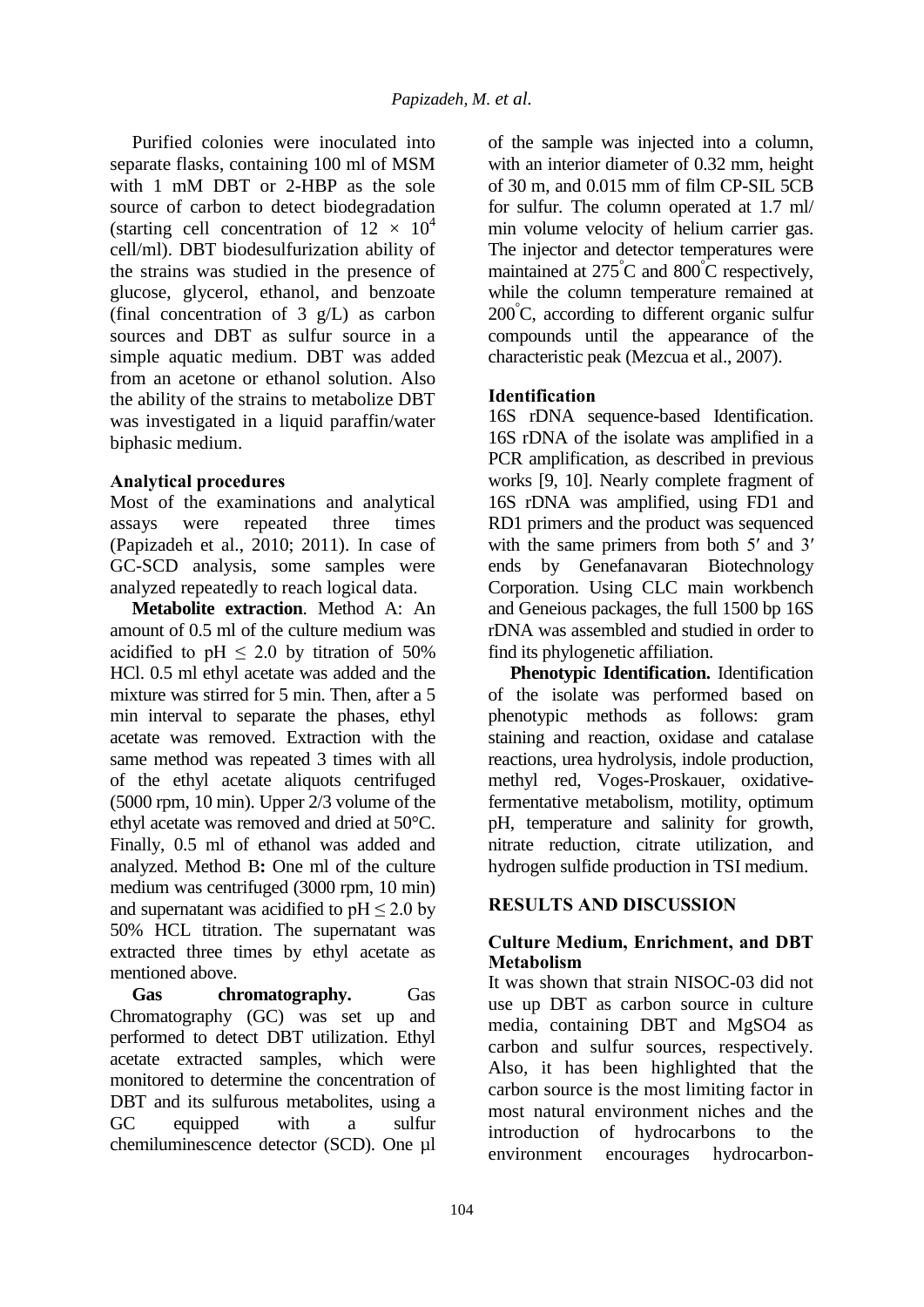degrading microorganisms to produce higher biomass via nutrients, available in the soil. Other microorganisms, which are probably unable to utilize hydrocarbons, may lose nutrients to produce biomass, even though these conditions occur just in the vicinity of the glass slides, used as baits. Adding the glass slides into the liquid medium introduced hydrocarbonresistant/degrading microorganisms. What is more, unshaken incubation along with an organic layer, present on the aquatic phase encouraged the hydrocarbon-degrading microorganisms to develop as a pellicle at the interface of aquatic and hydrophobic phases (Papizadeh et al., 2010; 2011).

Bi-phasic enrichment culture by a hydrophobic carbon source and an aquatic phase, enriched by macro and micro nutrients, was shown to be suitable for selecting microorganisms, resistant to toxic hydrocarbons and solvents. Unshaken incubation and the organic layer present on the aquatic phase, can encourage the hydrocarbon-degrading microorganisms to develop as a pellicle at the interface of aquatic and hydrophobic phases (Li et al., 2008; *Papizadeh et al., 2010; Papizadeh and Roayaei Ardakani, 2010*).

By means of the traditional enrichment and extraction procedures described above, we obtained many bacterial and fungal colonies, almost unable to tolerate and metabolize DBT in pure cultures. Actually, the water insoluble Poly-Aromatic Hydrocarbons (PAHs), such as DBT, phenanthrene, anthracene, and pyrene have specific gravities higher than water and precipitate in aquatic solutions. These compounds can be biodegraded in simple enrichment cultures but considering their scarcity in aquatic solutions, microorganisms should either attach physically to these molecules or produce bio-molecules to solve trace amounts of them in the vicinity of the cell membrane. Obviously this kind of metabolism progresses pretty slowly (Ollivier and Magot, 2005). Nonetheless, a very low concentration of DBT and other PAHs may solve in aquatic solutions and can be utilized, though it cannot afford the growth demands. Besides, the toxicity of a given hydrocarbon is quite limited as long as it is not dissolved and it reduces the selectivity of the designed medium (Ollivier and Magot, 2005).

In the presence of DBT and glucose as sulfur and carbon sources, *Enterobacter* sp. strain NISOC-03 utilized 19.6% of DBT, producing an insignificant amount of 2-HBP as indicated by Gibb's assay (at the  $240<sup>th</sup>$ hour of incubation; Figs. 1 and 2). About 1 µM of 2-HBP was detected after 96h of incubation, which increased up to 4 µM as analyzed at the  $240<sup>th</sup>$  hour of the process. Gibb's assay showed that the produced 2- HBP was diluted after this period and 2-HBP started to disappear during the stationary phase of growth  $(t_{240h} - t_{312h})$ . In comparison, in the presence of benzoate and DBT as the carbon and sulfur sources, the rate of the DBT biodesulfurization was 3.26 times higher than that of glucose (Figs. 3 and 4). In the presence of benzoate, *Enterobacter* sp. strain NISOC-03 used up about 63.9% of DBT, producing 1 µM of 2-HBP after 12h, and along with DBT utilization and biomass production, accumulating 2-HBP itself (27 µM after 96h). Five µM of sulfate was detected only at this growth phase as barium chloride photometry showed. Such a DBT consumption pattern and 2-HBP production, witnessed during the log phase of growth was followed by an accelerated 2-HBP dilution to disappear into the medium during stationary phase of growth  $(t_{120h} - t_{168h})$  (Fig. 3). Also, adding concentrations of carbon and sulfur sources by two and three folds had no impact on the 2-HBP dilution which occurred always during the stationary growth phase. Additionally, there were no significant changes from adding glycerol as the carbon source and the DBT metabolism was comparable to the results, achieved from glucose.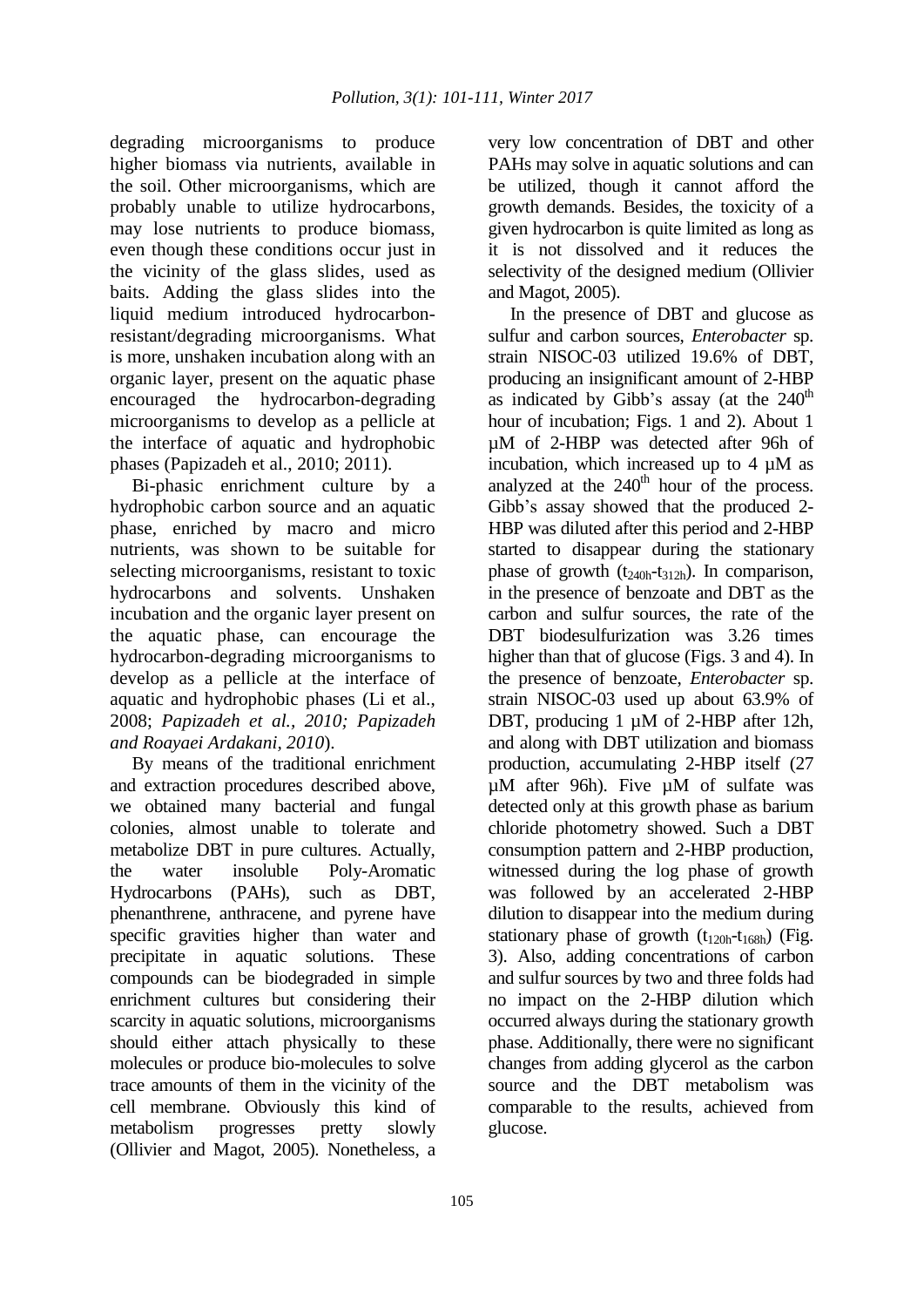It was shown that adding benzoate (2 g/l) as carbon source as well as DBT (final concentration of 1mM) from an ethanol stock, in a way that the ethanol concentration was limited within 2-3%

V/V, led to the highest utilization level of DBT. Moreover, replacing ethanol with acetone or diethyl ether, as the solvent for DBT, to be added to the aqueous phase decreased the rate of DBT utilization.



**Fig. 1. DBT utilization and 2-HBP production by** *Enterobacter* **sp. strain NISOC-03 in the presence of Glucose and DBT (dissolved in Acetone) as carbon and sulfur sources**



**Fig. 2. Utilization of 19.6% of 0.8 mM DBT after 240h incubation by** *Enterobacter* **sp. strain NISOC-03 in the presence of glucose as the sole carbon source**



**Fig. 3. DBT utilization and 2-HBP production by** *Enterobacter* **sp. strain NISOC-03 in the presence of benzoate and DBT (dissolved in Ethanol) as carbon and sulfur sources**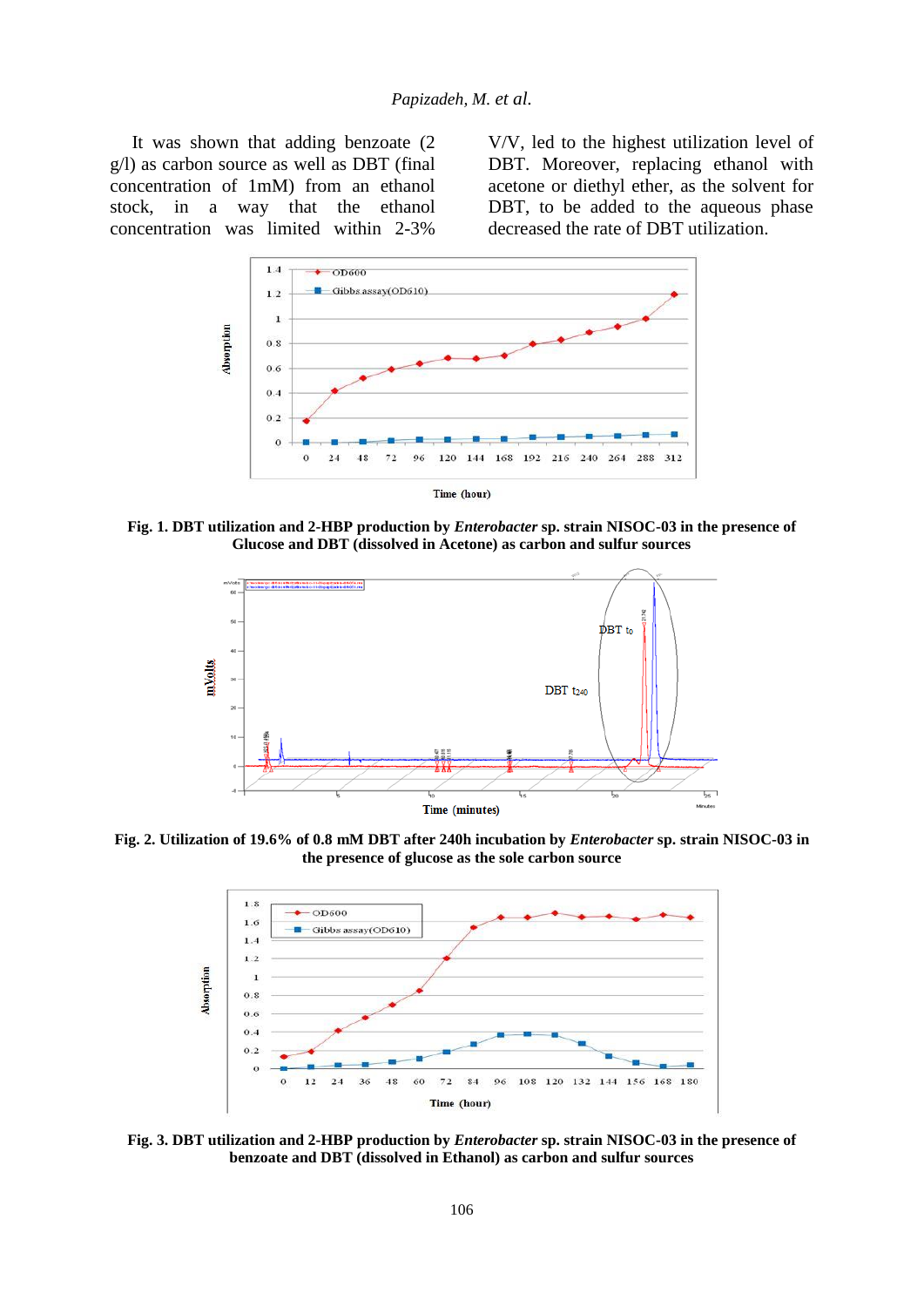UV spectrophotometry studies showed that the presence of DBT as the sole sulfur source affected absorption at wavelengths 285 nm and 323 nm without detecting any significant absorption change in the presence of DBT as the sole carbon or carbon and sulfur sources (Fig. 5). UV spectrophotometery showed that during stationary growth phase, absorption at wavelengths specific for phenyl phenol, declined. It was also concluded that the 2- HBP, produced during the exponential growth phase, was mineralized during the stationary phase. Furthermore, biomass

measurement of MSM-sulfate, MSM-DBT, and sulfur-free MSM flasks, containing glucose as carbon source, showed that DBT affected biomass production effectively, and that such an influence was not detected in the presence of DBT as carbon or carbon and sulfur sources (Fig. 6). Additionally, it was shown that physico-chemical properties of the used solvent (ethanol or acetone), especially its boiling point value, can affect the DBT utilization, 2-HBP production, and growth pattern (Figs. 7 and 8).



**Fig. 4. Utilization of 64% of 0.8 mM DBT after 240 hours of incubation by** *Enterobacter* **sp. strain NISOC-03 in the presence of benzoate as the sole carbon source**



**Fig. 5. Growth pattern of** *Enterobacter* **sp. strain NISOC-03 in the presence of sulfate, DBT, and in sulfurfree blank flask (glucose as carbon source)**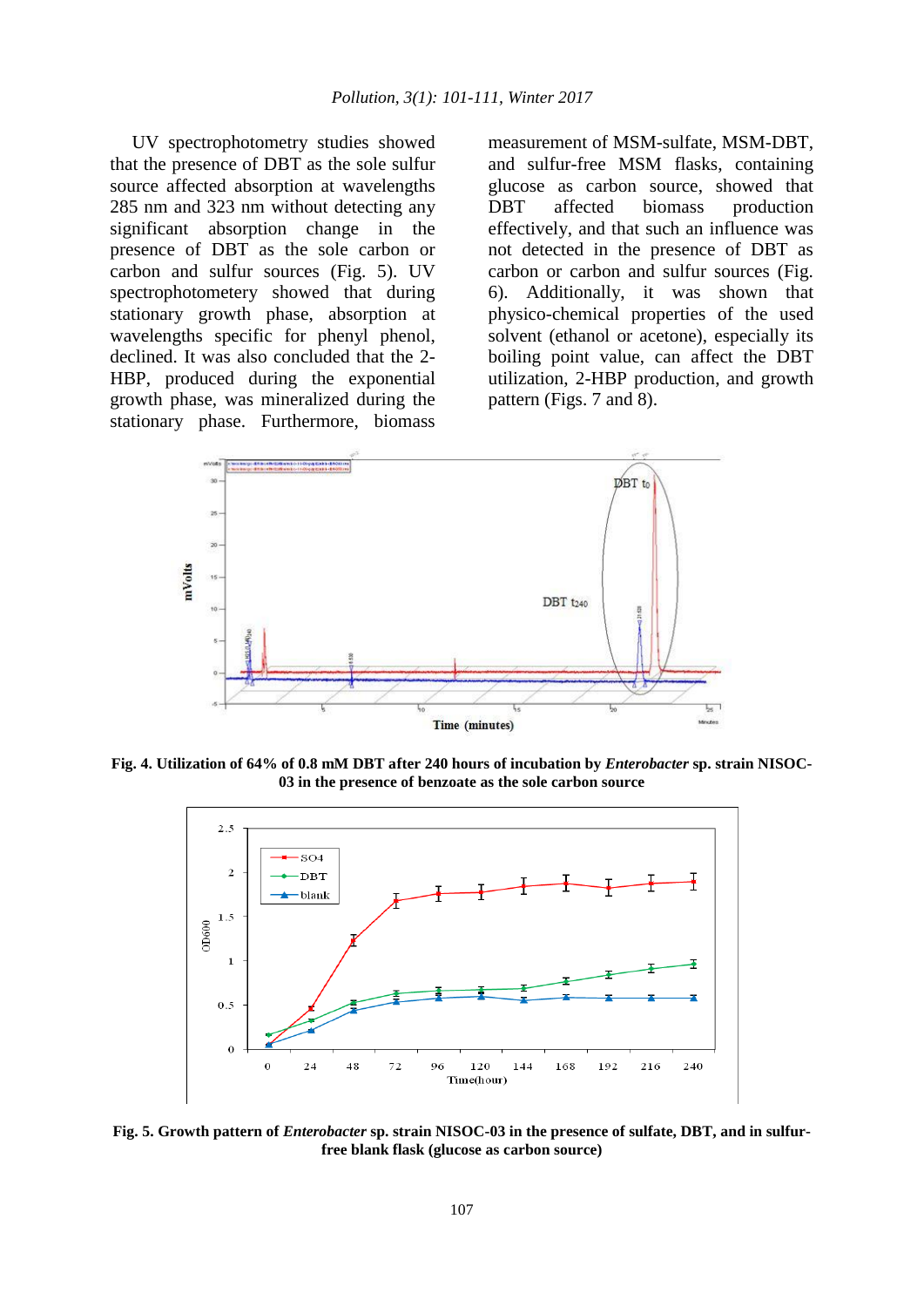Using 64% of 0.8 mM DBT as sulfur source must result in the production of 0.512 mM of 2-HBP, but by adopting optimized extraction techniques, only about 0.27 mM of 2-HBP was detected (at the end of log phase), and this concentration was diluted to disappear into the medium, during the stationary growth phase. By aging the culture and nutrient exhaustion of culture medium, apparently the strain started to utilize 2-HBP as carbon source. Another reason behind this might be higher water solubility of 2-HBP as well as its lower specific gravity. Such properties increase the vulnerability of 2- HBP to the biodegradation.

Considering the intracellular metabolism of DBT in the majority of reported strains, it is assumed that the presence of benzoate, and probably other phenol-like compounds, can increase the uptake and/or transformation rate of DBT via cometabolism or a metabolic pathway, encouraged in the presence of phenol-like chemicals. Such acceleration of DBT biodesulfurization was detected even in the concomitant presence of ethanol or benzoate with glucose. Furthermore, ethanol and acetone are solvents that increase DBT solubility in aquatic medium, though in terms of their boiling point values, ethanol evaporates more slowly and is a more favorable solvent. Thus, ethanol and benzoate chemistry might cause the differences in biomass production, illustrated in Figures 1, 3, 7, and 8. In the presence of benzoate, DBT utilization was triggered after 24h of lag phase, followed by a 48h long log phase, during which an accelerated DBT utilization and 2-HBP production was detected. Most of DBT utilization and 2-HBP production were detected from the middle to the end of log phase (Figs. 1 and 3) (Kim et al., 2004).



**Fig. 6. Decline in absorption at 285 nm and 323 nm shows DBT utilization by** *Enterobacter* **sp. strain NISOC-03**



**Fig. 7. DBT utilization and 2-HBP production by** *Enterobacter* **sp. strain NISOC-03 in the presence of benzoate and DBT (Dissolved in acetone) as carbon and sulfur sources**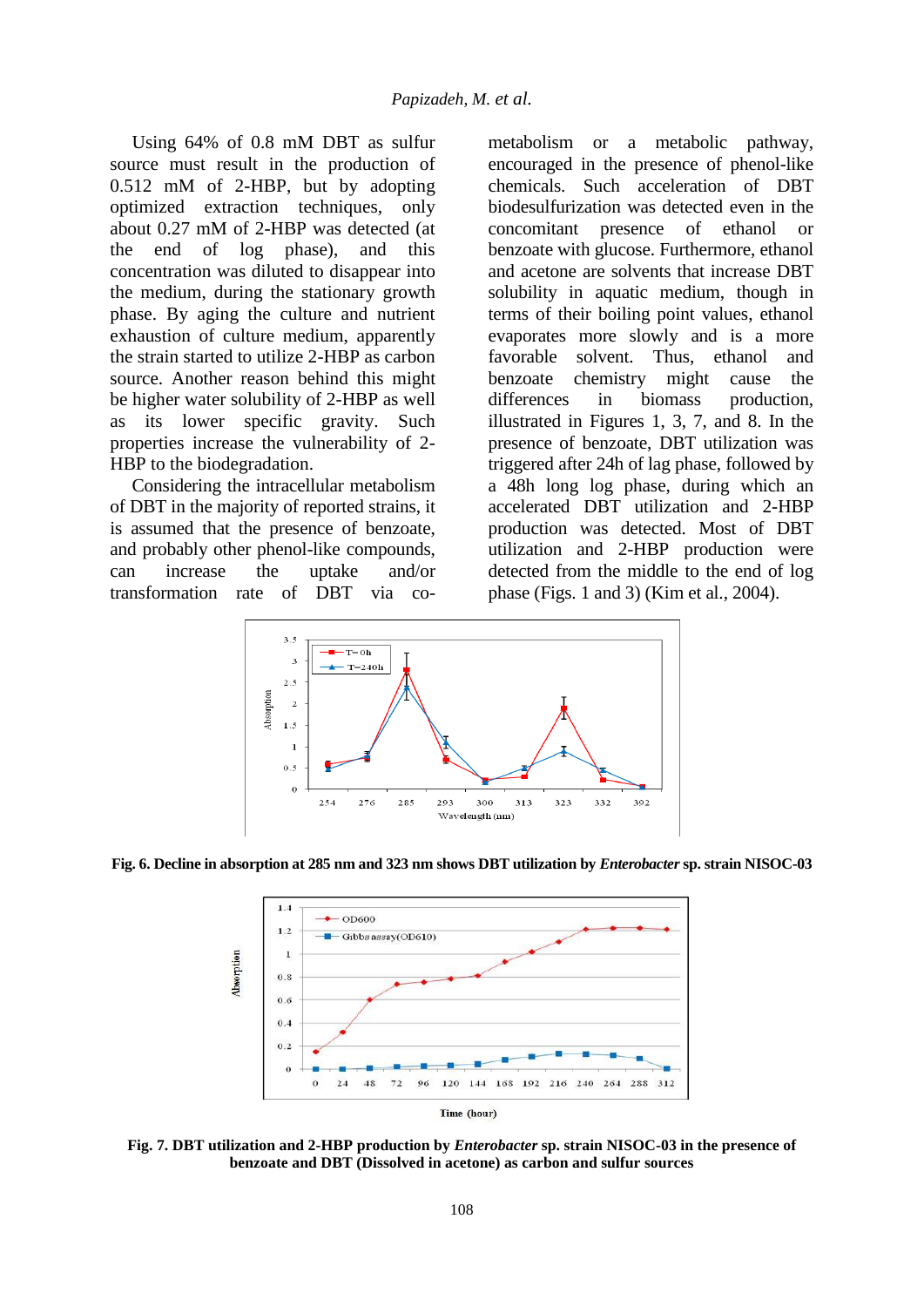

**Fig. 8. DBT utilization and 2-HBP production by** *Enterobacter* **sp. strain NISOC-03 in the presence of Ethanol and DBT (Dissolved in Ethanol) as carbon and sulfur sources**

#### **Identification**

As a result of aligning the 16S rDNA sequence with 187 sequences of *Enterobacteriaceae* family (obtained from Ribosomal Database Project (RDP) version 10) the isolate was identified as a member of the genus *Enterobacter*. Strain NISOC-03 is characterized as a motile, Citrate, Urease, Methyl red, and Voges-Proskauer positive facultative anaerobic gram negative nitrate reducing coccobacili. The 16S rDNA gene sequence of *Enterobacter* sp. strain NISOC-03 was deposited in Gene bank under the accession number: HQ419280.

#### **CONCLUSION**

The present study showed that there are various alternative pathways by which polyaromartic hydrocarbons, like DBT, can be used up by microorganisms. Such a diverse metabolic network, eukaryotic and prokaryotic units included, enables the soil microbiome to biodegrade and mineralize varied recalcitrant chemicals. Besides, it was demonstrated that the efficiency of a given strain to biodegrade a given compound could not be simply evaluated and the efficiency was highly dependent on the environmental parameters. Also, the chemistry of the culture medium was highly critical for the evaluation of

biodegradation efficiency. Thus, many of the strains that had been assumed unable to metabolize a given compound, may be highly biodegrading in the desirable conditions and vice versa.

#### **ACKNOWLEDGMENTS**

This work was supported by the Research vice Deputy, Shahid Chamran University of Ahvaz, and National Iranian South Oil Company (NISOC; R&D Department, the Department of chemicals, and the laboratorial complex). We warmly appreciate efforts made by Seyed Abbas Dibaj and Abdollah Ahmadiseresht, the expert staff of the Gas Chromatography (GC) Laboratory at NISOC.

#### **REFERENCES**

Alcon, A., Santos, V.E., Martin, A.B., Yustos, P. and Garcia-Ochoa, F. (2005). Biodesulfurisation of DBT with Pseudomonas putida CECT5279 by resting cells: Influence of cell growth time on reducing equivalent concentration and HpaC activity. Biochem. Eng. J., 26, 168–175.

Boniek, D., Figueiredo, D., dos Santos A.F.B. and de Resende Stoianoff M. (2015). Biodesulfurization: a mini review about the immediate search for the future technology. Clean Technol. Environ. Policy., 17, 29–37.

Breysse, M., Djega-Mariadassou, G., Pessayre, S., Geantet, C., Vrinat, M., Pérot, G. and Lemaire, M. (2003). Deep desulfurization: reactions, catalysts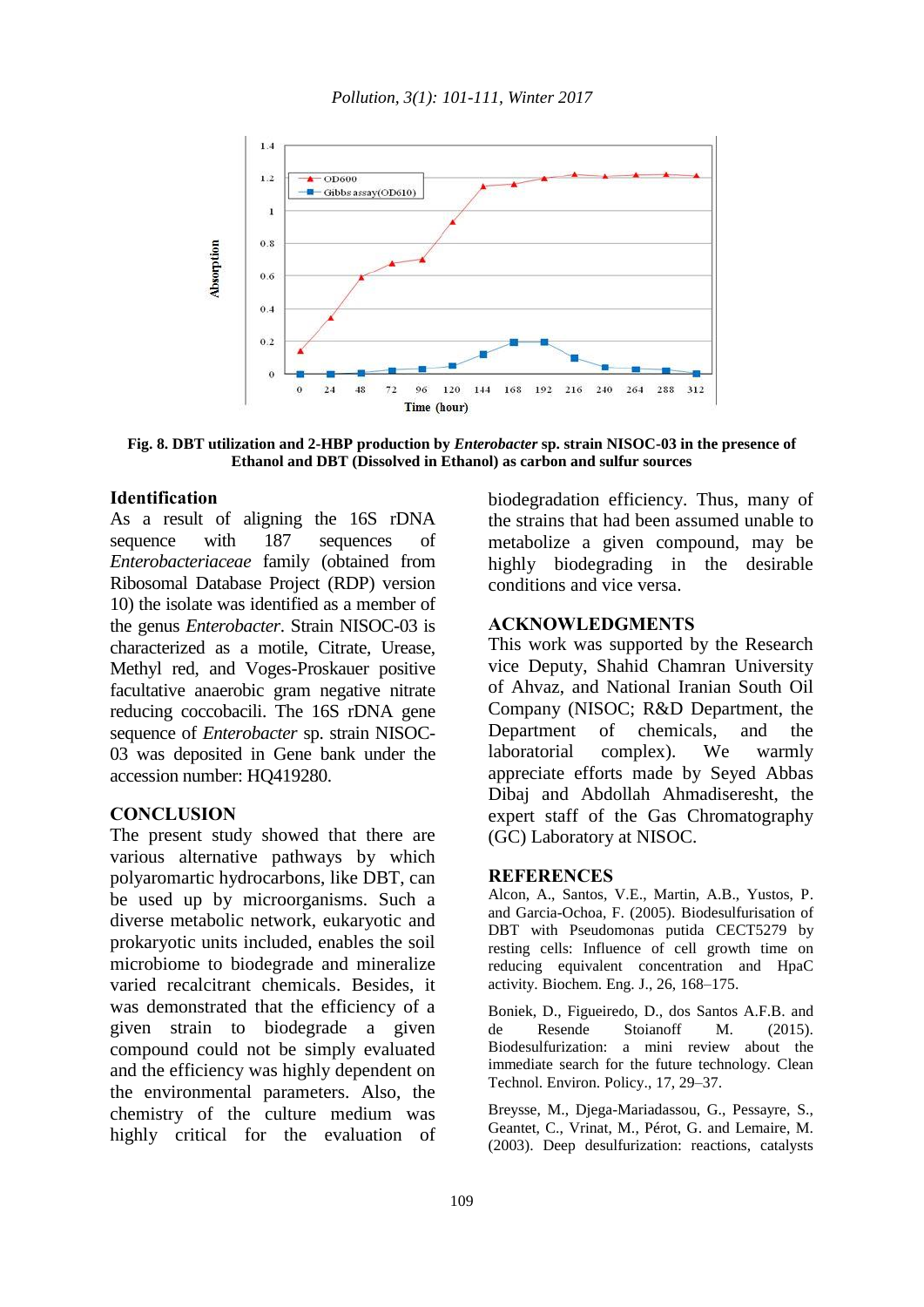and technological challenges. Catal. Today., 84, 129–138.

Caro, A., Boltes, K., Let´on, P. and Garc´ıa-Calvo, V. (2007). Dibenzothiophene biodesulfurization in resting cell conditions by aerobic bacteria. Biochem. Eng. J., 35, 191-197.

Castorena, G., Sua.rez, C., Valdez, I., Amador, G., Fernandez, L. and Le Borgne, S. (2002). Sulfurselective desulfurization of dibenzothiophene and diesel oil by newly isolated Rhodococcus sp. strains. FEMS Microbiol. Lett., 215, 157-161.

Constanti, M., Giralt, J. and Bordons, A. (1994). Desulphurization of Dibenzothiophene by bacteria. World J. Microbiol. Biotechnol., 10, 510–516.

De Carvalho, C.C.C.R., Fatal, V., Alves, S.S. and Fonseca, M.M.R. (2007). Adaptation of Rhodococcus erythropolis cells to high concentrations of toluene. Appl. Microbiol. Biotechnol., 76, 1423–1430.

Del Olmo, C.H., Santos, V.E., Alcon, A. and Garcia-Ochoa, F. (2005). Production of a Rhodococcus erythropolis IGTS8 biocatalyst for DBT biodesulfurization: influence of operational conditions. Biochem. Eng. J., 22, 229–237.

Guerinik, K. and Al-Mutawah, Q. (2003). Isolation and characterization of oil-desulphurizing bacteria. World J. Microbiol. Biotechnol., 19, 941–945.

Hou, Y., Kong, Y., Yang, J., Zhang, J., Shi, D. and Xin, W. (2005). Biodesulfurization of dibenzothiophene by immobilized cells of Pseudomonas stutzeri UP-1. Fuel., 84, 1975–1979.

Jia, X., Wen, J., Sun, Z., Caiyin, Q. and Xie, S. (2006). Modeling of DBT biodegradation behaviors by resting cells of Gordonia sp. WQ-01 and its mutant in oil– water dispersions. Chem. Eng. Sci., 61, 1987 – 2000.

Jiang, X., Yang, S. and Li, W. (2014). Biodesulfurization of model compounds and deasphalted bunker oil by mixed culture. Appl. Biochem. Biotechnol., 172, 62–72.

Kim, Y.J., Chang, J.H., Cho, K., Ryu, and Chang, H.W., Y. K. (2004). A Physiological Study on Growth and Dibenzothiophene (DBT) Desulfurization Characteristics of Gordonia sp. CYKS1. Korean J. Chem. Eng., 21, 436-441.

Konishi, J. and Aruhashi, M.K. (2003) 2-(20- Hydroxyphenyl) benzene sulfinate desulfinase from the thermophilic desulfurizing bacterium Paenibacillus sp. strain A11-2: purification and characterization. Appl. Microbiol. Biotechnol. 62, 356–361.

Konishi, M., Kishimoto, M., Omasa, T., Katakura, Y., Shioya, S. and Ohtake, H. (2005). Effect of sulfur sources on specific desulfurization activity of Rhodococcus erythropolis ka2-5-1 in exponential fed-batch culture. J Biosci Bioeng., 99, 259–263.

Li, W., Zhang, Y., Wang, M.D. and Shi, Y. (2005a). Biodesulfurization of dibenzothiophene and other organic sulfur compounds by a newly isolated Microbacterium strain ZD-M2. FEMS Microbiol. Lett., 247, 45–50.

Li, F., Xu, P., Feng, J., Meng, L., Zheng, Y., Luo, L. and Ma, C. (2005b). Microbial Desulfurization of Gasoline in a Mycobacterium goodii X7B Immobilized-Cell System. Appl. Environ. Microbiol., 71, 276–281.

Li, F., Zhang, Z., Feng, J., Cai, X. and Xu, P. (2007). Biodesulfurization of DBT in tetradecane and crude oil by a facultative thermophilic bacterium Mycobacterium goodii X7B. J. Biotechnol., 127, 222–228.

Li, Y.G., Li, W.L., Huang, J.X., Xiong, X.C., Gao, H.S., Xing, M. and Liu H.Z. (2008). Biodegradation of carbazole in oil/water biphasic system by a newly isolated bacterium Klebsiella sp. LSSE-H2. Biochem. Eng. J., 41, 166-170.

Liu, L., Guo, Z., Lu, J., and Xu, X. (2015). Kinetic model for microbial growth and desulphurisation with Enterobacter sp. Biotechnol lett., 37(2), 375-381.

Luo, F., Xing, J.M., Gou, Z.X., Li, S., Liu, H.Z. and Chen, J.Y. (2003). Desulfurization of dibenzothiophene by lyophilized cells of Pseudomonas delafieldii R-8 in the presence of dodecane. Biochem. Eng. J., 13, 1–6.

Maghsoudi, S., Kheirolomoom, A., Vossoughi, M., Tanaka, E. and Katoh, S. (2000). Selective desulfurization of dibenzothiophene by newly isolated Corynebacterium sp. strain P32C1. Biochem. Eng. J., 5, 11-16.

Maass, D., Todescato, D., Moritz, D.E., Oliveira, J.V., Oliveira, D., Ulson de Souza, A.A., et al. (2015). Desulfurization and denitrogenation of heavy gas oil by Rhodococcus erythropolis ATCC 4277. Bioprocess Biosyst. Eng., 38, 1447–1453.

Mezcua, M., Fern´andez-Alba, A.R., Rodr´ıguez, A., Boltes, K., Leton, P. and Garc´ıa-Calvo, E. (2007). Chromatographic methods applied in the monitoring of biodesulfurization processes. Talanta., 73, 103-114.

Mohebali, G., Ball, A.S., Rasekh, B. and Kaytash, A. (2006). Biodesulfurization potential of a newly isolated bacterium, Gordonia alkanivorans RIPI90A. Enzyme Microb. Technol., 40, 578-584.

Nuhu, A.A. (2013). Bio-catalytic desulfurization of fossil fuels: a mini review. Rev Environ Sci Bio-Technol., 12, 9–23.